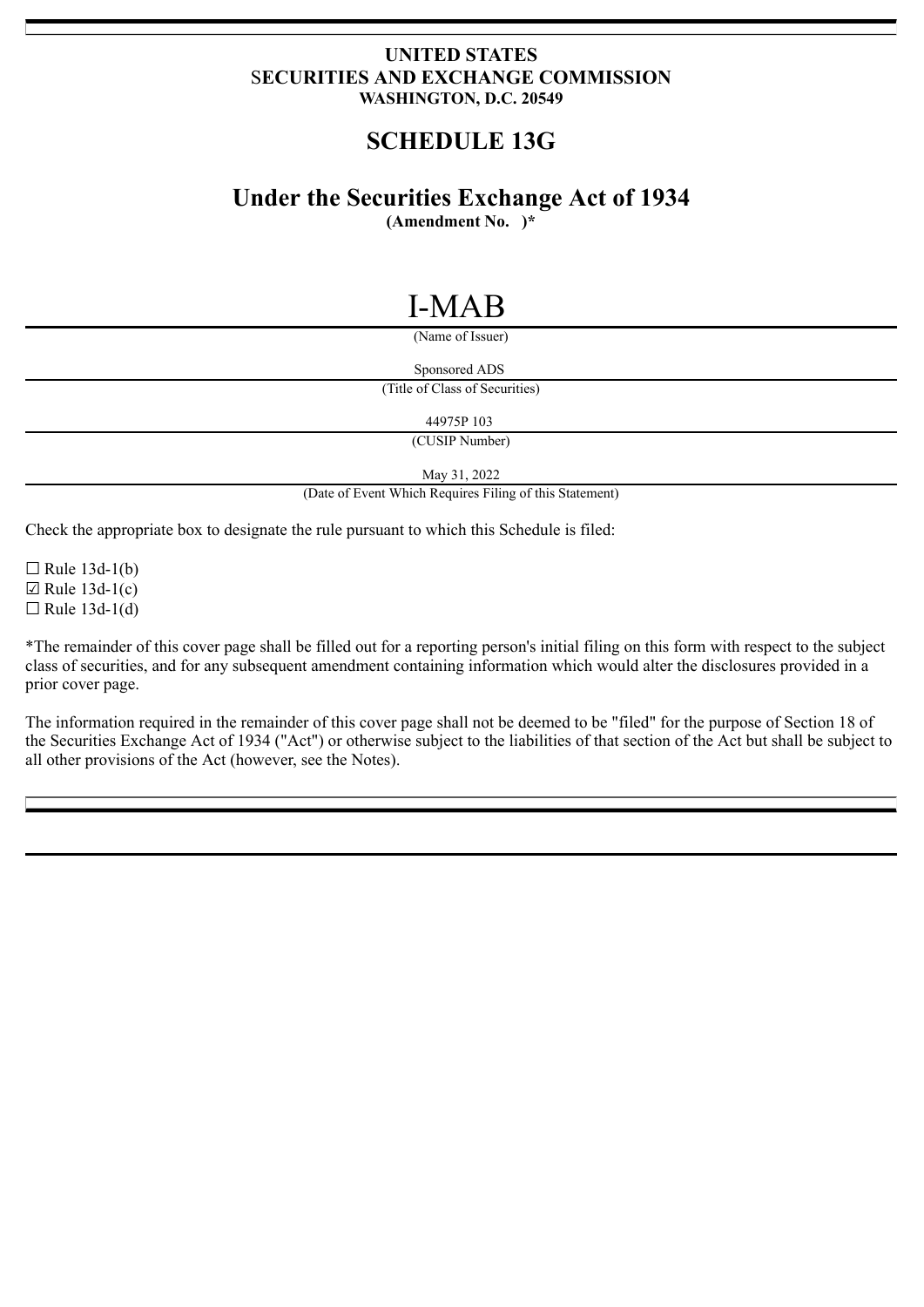|                                                                                                                  | <b>NAMES OF REPORTING PERSONS</b>                                                             |   |                                              |  |
|------------------------------------------------------------------------------------------------------------------|-----------------------------------------------------------------------------------------------|---|----------------------------------------------|--|
| 1                                                                                                                | Infini Master Fund                                                                            |   |                                              |  |
| $\boldsymbol{2}$                                                                                                 | <b>CHECK THE APPROPRIATE BOX IF A MEMBER OF A GROUP</b><br>(a)<br>(b)                         |   |                                              |  |
| $\mathbf{3}$                                                                                                     | <b>SEC USE ONLY</b>                                                                           |   |                                              |  |
| $\overline{\mathbf{4}}$                                                                                          | <b>CITIZENSHIP OR PLACE OF ORGANIZATION</b><br>Cayman Islands                                 |   |                                              |  |
| <b>NUMBER OF SHARES</b><br><b>BENEFICIALLY</b><br><b>OWNED BY EACH</b><br><b>REPORTING PERSON</b><br><b>WITH</b> |                                                                                               | 5 | <b>SOLE VOTING POWER</b><br>$\theta$         |  |
|                                                                                                                  |                                                                                               | 6 | <b>SHARED VOTING POWER</b><br>5,004,206      |  |
|                                                                                                                  |                                                                                               | 7 | <b>SOLE DISPOSITIVE POWER</b><br>$\theta$    |  |
|                                                                                                                  |                                                                                               | 8 | <b>SHARED DISPOSITIVE POWER</b><br>5,004,206 |  |
| 9                                                                                                                | AGGREGATE AMOUNT BENEFICIALLY OWNED BY EACH REPORTING PERSON<br>5,004,206                     |   |                                              |  |
| 10                                                                                                               | CHECK IF THE AGGREGATE AMOUNT IN ROW (9) EXCLUDES CERTAIN SHARES (SEE INSTRUCTIONS)<br>$\Box$ |   |                                              |  |
| 11                                                                                                               | PERCENT OF CLASS REPRESENTED BY AMOUNT IN ROW (9)<br>$6.06\%/1)$                              |   |                                              |  |
| 12                                                                                                               | TYPE OF REPORTING PERSON (SEE INSTRUCTIONS)<br>CO, IA                                         |   |                                              |  |

(1) Based on 189,855,096 ordinary shares of the Issuer issued and outstanding (excluding 877,631 ordinary shares issued to the Issuer's depositary bank for bulk issuance of American Depositary Shares ("ADSs") reserved for future issuances upon the exercising or vesting or awards granted under the Issuer's share incentive plans) as of February 28, 2022, as disclosed in the Issuer's prospectus supplement filed with the Securities and Exchange Commission pursuant to Rule 424(b)(3) on March 31, 2022. Each ten (10) ADSs represent twenty three (23) ordinary shares, which are quoted on the Nasdaq Global Market under the symbol "IMAB."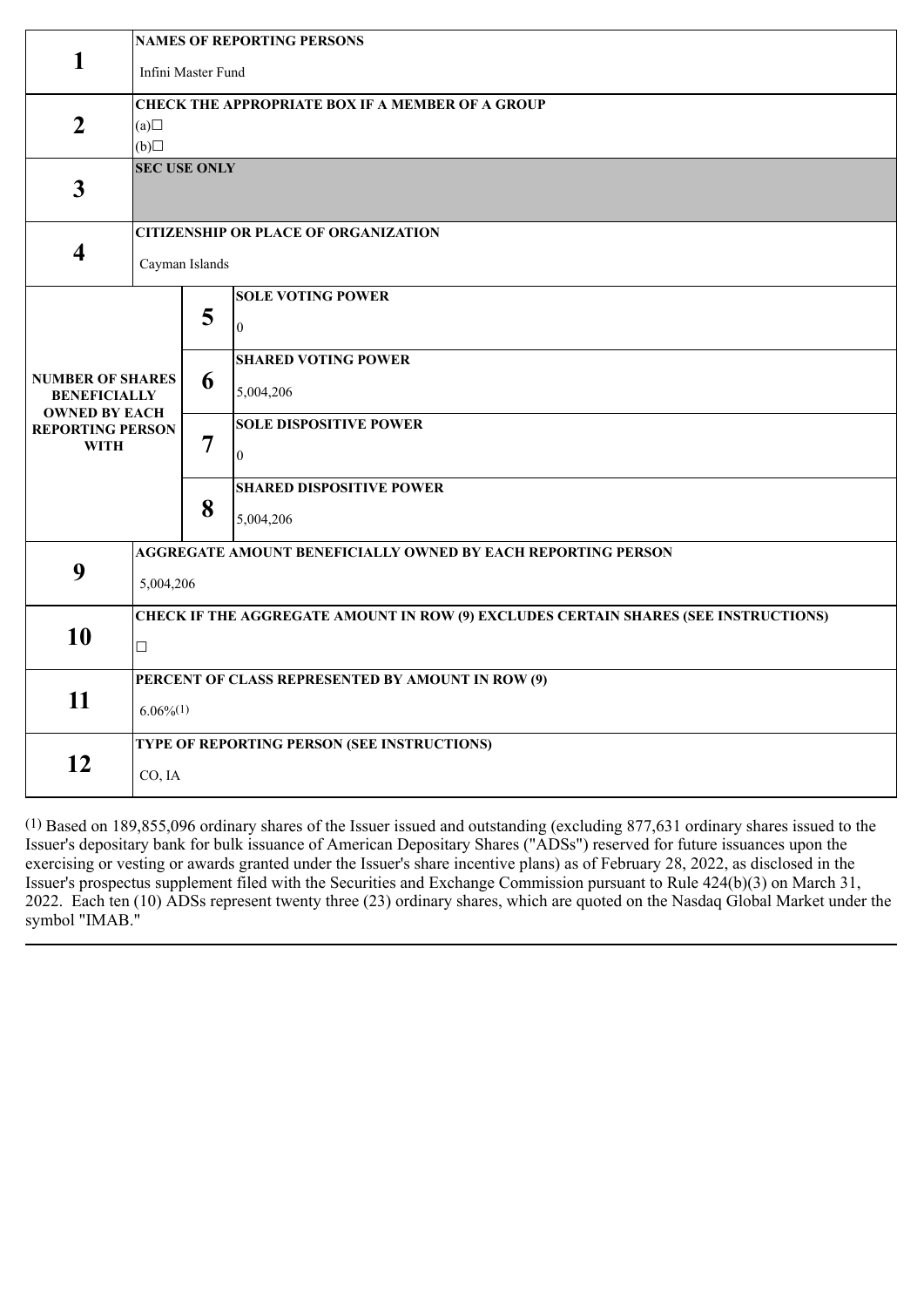#### **Item 1(a). Name of Issuer:**

I-MAB (the "Issuer")

## **Item 1(b). Address of Issuer's Principal Executive Offices:**

Suite 802, West Tower, OmniVision, 88 Shangke Road, Pudong District Shanghai, 201210 People's Republic of China

## **Item 2(a). Name of Persons Filing:**

This Schedule 13G is being jointly filed by Infini Capital Management Limited (the "Manager"), a private company limited by shares incorporated in Hong Kong and Infini Master Fund (the "Master Fund"), an exempted company incorporated in the Cayman Islands with limited liability with respect to the ownership of American Depositary Shares ("ADS") by the Master Fund.

# **Item 2(b). Address of Principal Business Office or, if none, Residence:**

The address of the principal business office of the Master Fund is:

c/o Walkers Corporate Limited Cayman Corporate Centre 27 Hospital Road George Town, Grand Cayman KY1-9008 Cayman Islands

The address of the principal business office of the Manager is:

Suites 1307-1308, 13/F, Two Exchange Square 8 Connaught Place, Central Hong Kong

## **Item 2(c). Citizenship:**

Master Fund: Cayman Islands

Manager: Hong Kong

## **Item 2(d). Title of Class of Securities:**

Sponsored ADS

## **Item 2(e). CUSIP Number:**

44975P 103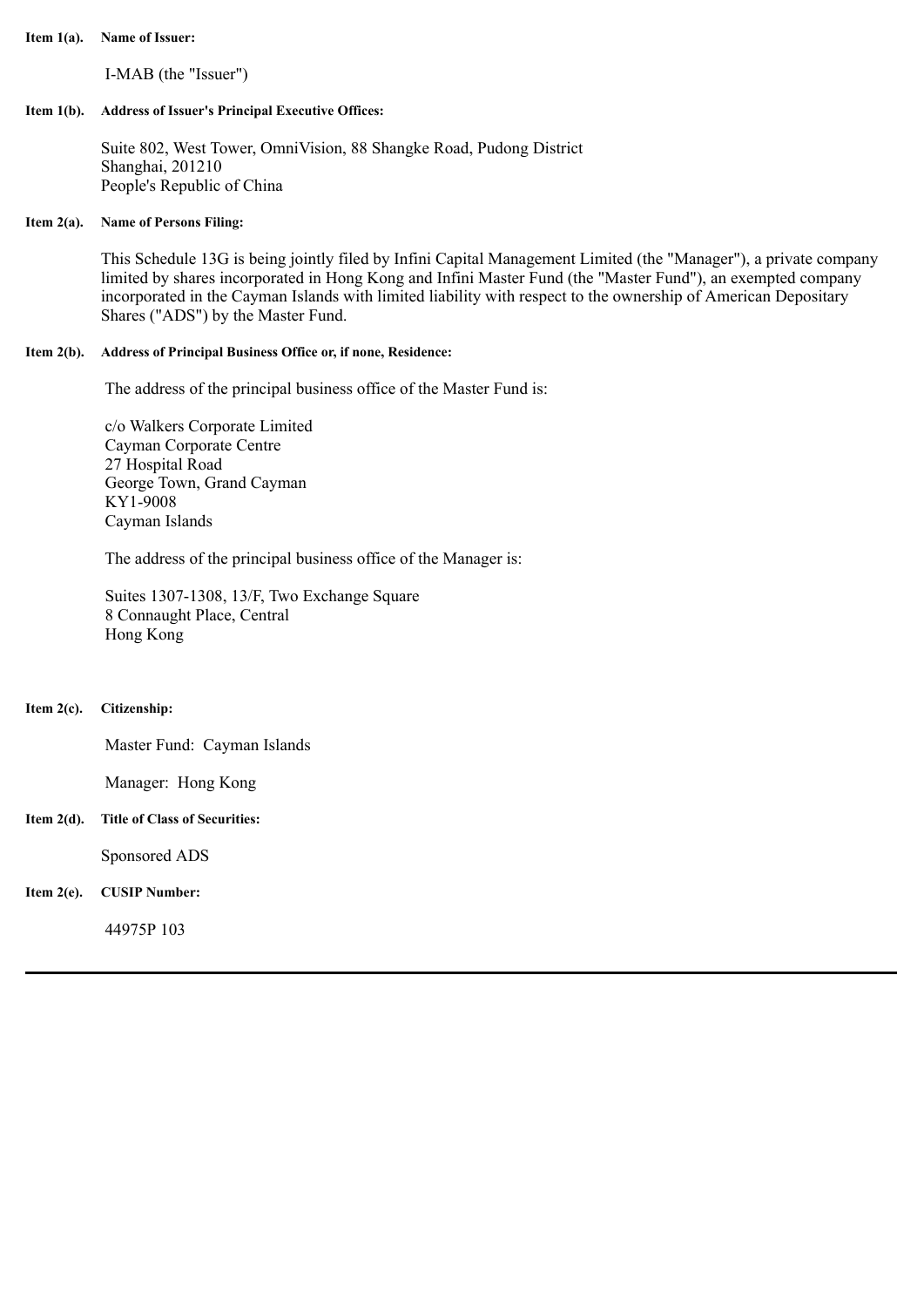# **Item 3. If This Statement Is Filed Pursuant to Sections 240.13d-1(b) or 240.13d-2(b) or (c), Check Whether the Person Filing Is a(n):**

Not applicable.

# **Item 4. Ownership.**

Provide the following information regarding the aggregate number and percentage of the class of securiteis of the Issuer identified in Item 1.

# **A. Infini Master Fund**

- (a) Amount beneficially owned: 5,004,206
- (b) Percent of class: 6.06%\*
- (c) Number of shares as to which the person has:
	- (i) Sole power to vote or to direct the vote: 0
	- (ii) Shared power to vote or to direct the vote: 5,004,206
	- (iii) Sole power to dispose or to direct the disposition of: 0
	- (iv) Shared power to dispose or to direct the disposition of: 5,004,206

# **B. Infini Capital Management Limited**

- (a) Amount beneficially owned: 5,004,206
- (b) Percent of class: 6.06%\*
- (c) Number of shares as to which the person has:
	- (i) Sole power to vote or to direct the vote: 0
	- (ii) Shared power to vote or to direct the vote: 5,004,206
	- (iii) Sole power to dispose or to direct the disposition of: 0
	- (iv) Shared power to dispose or to direct the disposition of: 5,004,206

\*The beneficial ownership percentage reported herein is based on 189,855,096 ordinary shares of the Issuer issued and outstanding (excluding 877,631 ordinary shares issued to the Issuer's depositary bank for bulk issuance of ADSs reserved for future issuances upon the exercising or vesting of awards granted under the Issuer's share incentive plans) as of February 28, 2022, as disclosed in the Issuer's prospectus supplement filed with the Securities and Exchange Commission pursuant to Rule 424(b)(3) on March 31, 2022. Each ten (10) ADSs representing twenty three (23) ordinary shares, which are quoted on the Nasdaq Global Market Fund under the symbol "IMAB."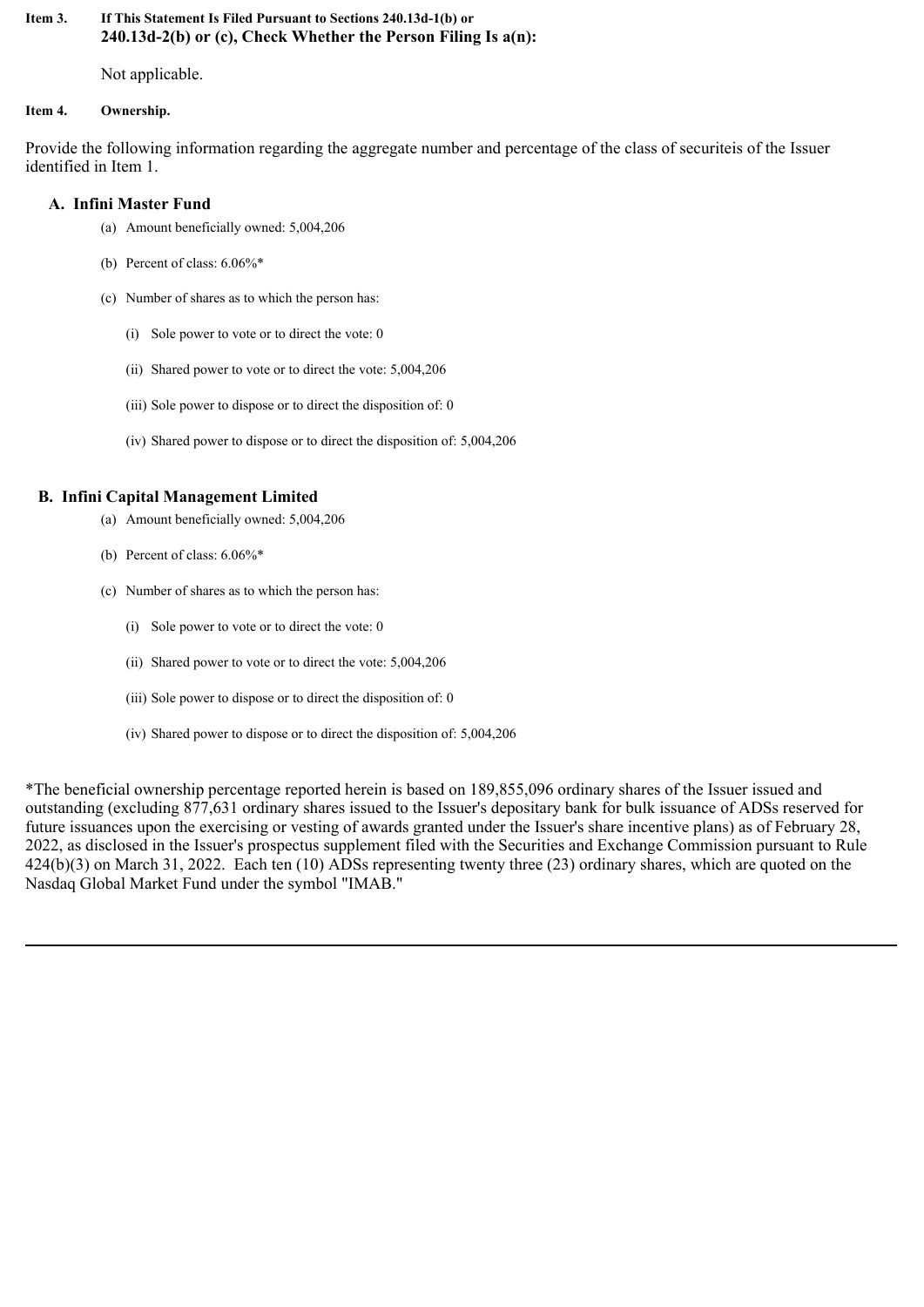| Item 5. | <b>Ownership of Five Percent or Less of a Class.</b> |  |
|---------|------------------------------------------------------|--|
|---------|------------------------------------------------------|--|

Not Applicable

# **Item 6. Ownership of More Than Five Percent on Behalf of Another Person.**

Not Applicable

Item 7. Identification and Classification of the Subsidiary Which Acquired the Security Being Reported on by the Parent Holding Company.

Not Applicable

**Item 8. Identification and Classification of Members of the Group.**

See Exhibit 1

**Item 9. Notice of Dissolution of Group.**

Not Applicable

**Item 10. Certifications.**

By signing below I certify that, to the best of my knowledge and belief, the securities referred to above were not acquired and are not held for the purpose of or with the effect of changing or influencing the control of the Issuer of the securities and were not acquired and are not held in connection with or as a participant in any transaction having that purpose or effect, other than activities solely in connection with a nomination under § 240.14a-11.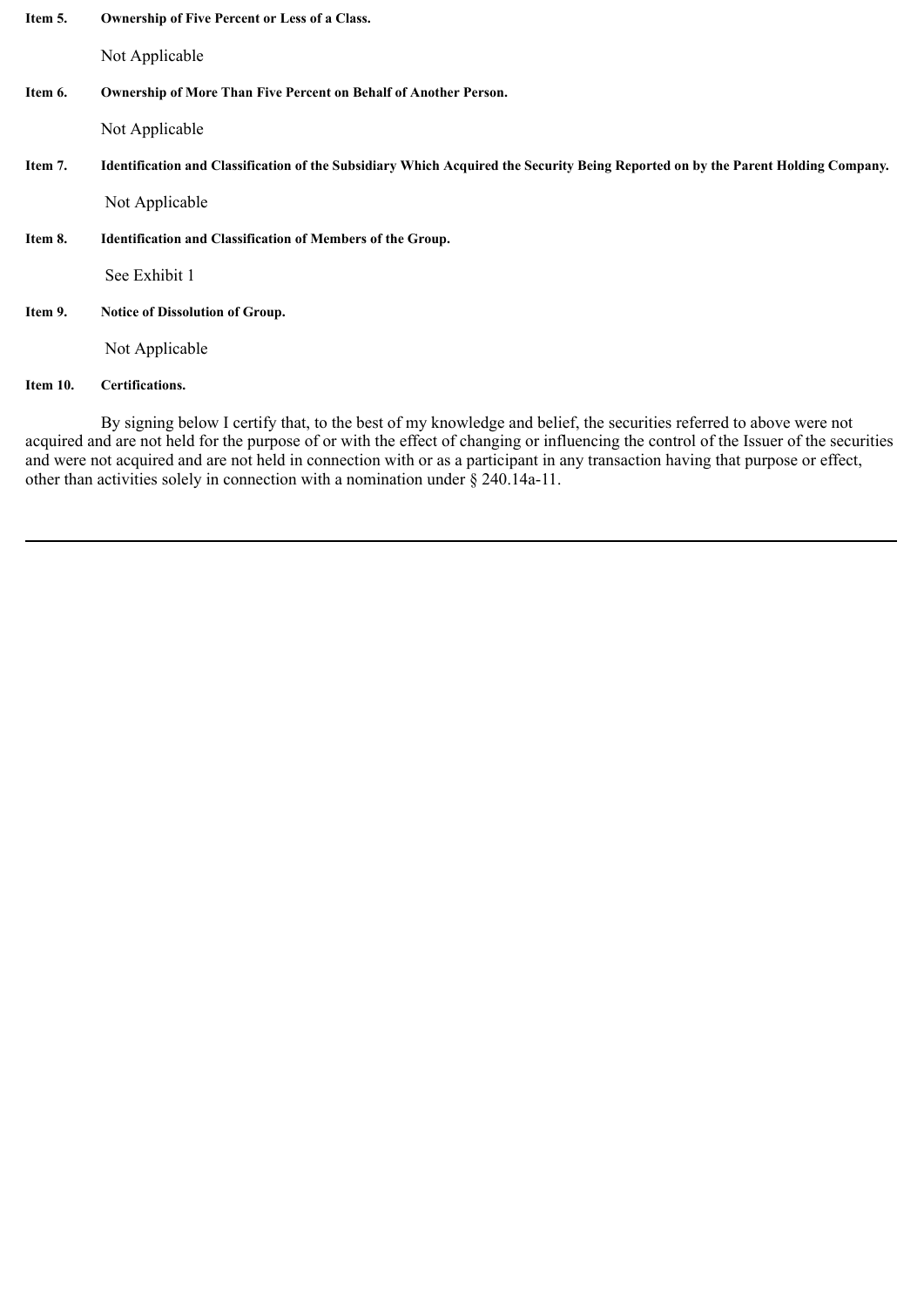# **SIGNATURE**

The undersigned certifies, after reasonable inquiry and to the best knowledge and belief of the undersigned, that the information set forth in this Statement is true, complete and correct.

# RULE 13-d-1(k)(1) AGREEMENT

The undersigned persons agree and consent to the joint filing on their behalf of this Schedule 13G in connection with their beneficial ownership of the securities of the Issuer, and do hereby further agree that said Statement on Schedule 13G shall be filed on behalf of each of them.

Date: June 13, 2022

INFINI MASTER FUND

By: /s/ Chin To Tony

Name: Chin To Tony Title: Director

#### INFINI CAPITAL MANAGEMENT LIMITED

By: /s/ Chin To Tony

Name: Chin To Tony Title: Director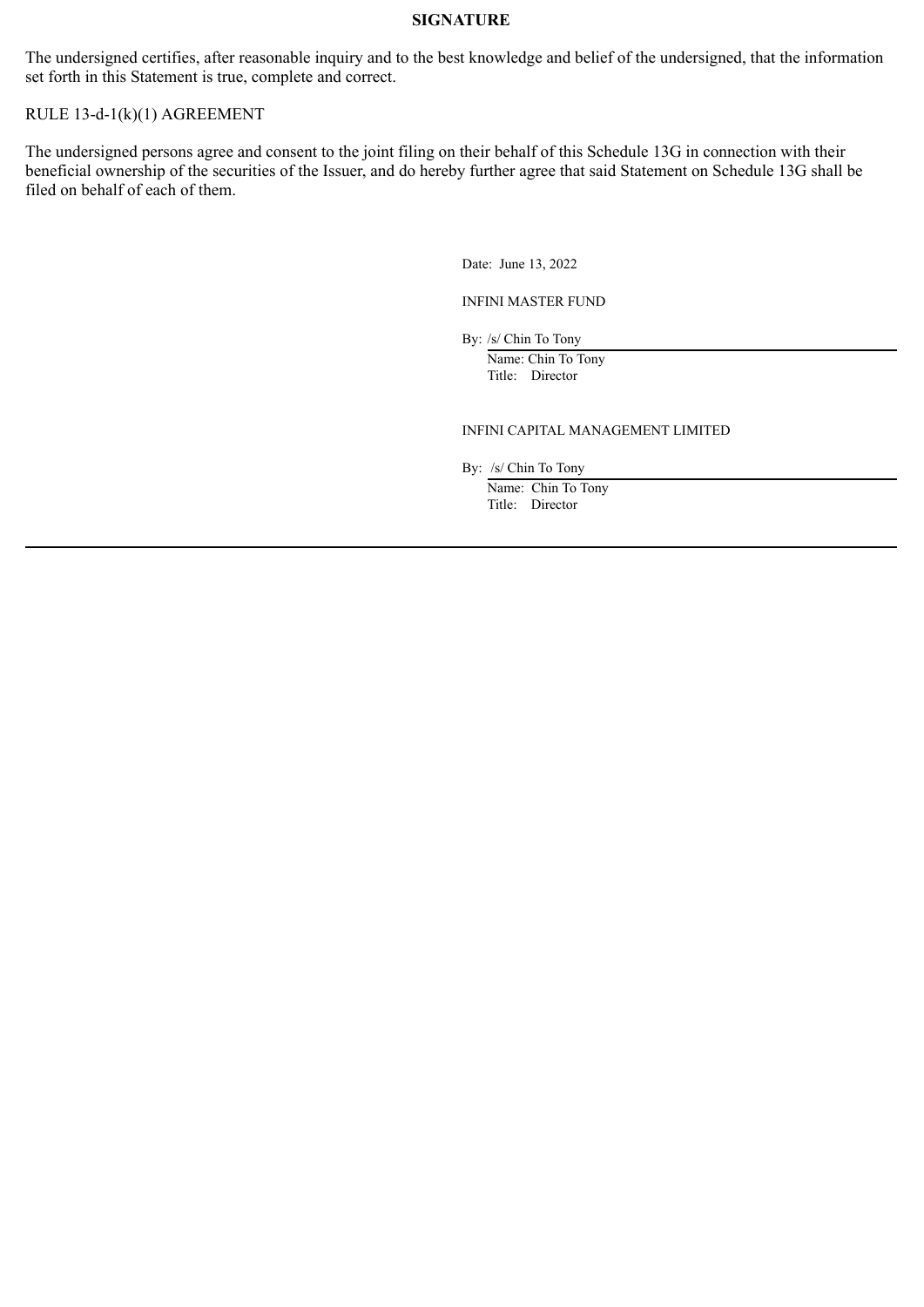#### Attachment A

## 1. Items 4(a) and (b) of Schedule 13G

As of June 7, 2022, the Master Fund was the legal owner of 5,004,206 ADSs. Based on there being 189,855,096 ordinary shares outstanding (excluding 877,631 ordinary shares issued to the Issuer's depositary bank for bulk issuance of ADSs reserved for future issuances upon the exercising or vesting of awards granted under the Issuer's share incentive plans) as of February 28, 2022, with each ten (10) ADSs representing twenty three (23) ordinary shares, the Master Fund's holding represents approximately 6.06% of the oustanding ADSs.

The Manager serves as investment manager to the Master Fund and has discretionary and voting power over the shares held by the Master Fund. Accordingly, the Manager may be deemed to be the beneficial owner of 5,004,206 ADSs which are held by the Master Fund.

The Manager disclaims beneficial ownership of the ADSs of the Issuer held by the Master Fund, except to the extent of any pecuniary interest therefrom, and this report shall not be deemed to be an admission that it is the beneficial owner of such securities.

# 2. Item 4(c) of Schedule 13G

As of June 7, 2022, each of the Manager and the Master Fund may be deemed to have the power to vote or to direct the voting of and to dispose or to direct the disposition of the 5,004,206 ADSs held by the Master Fund.

The Manager disclaims beneficial ownership of the shares of ADSs of the Issuer held by the Master Fund, except to the extent of any pecuniary interest therefrom, and this report shall not be deemed to be an admission that it is the beneficial owner of such securities.